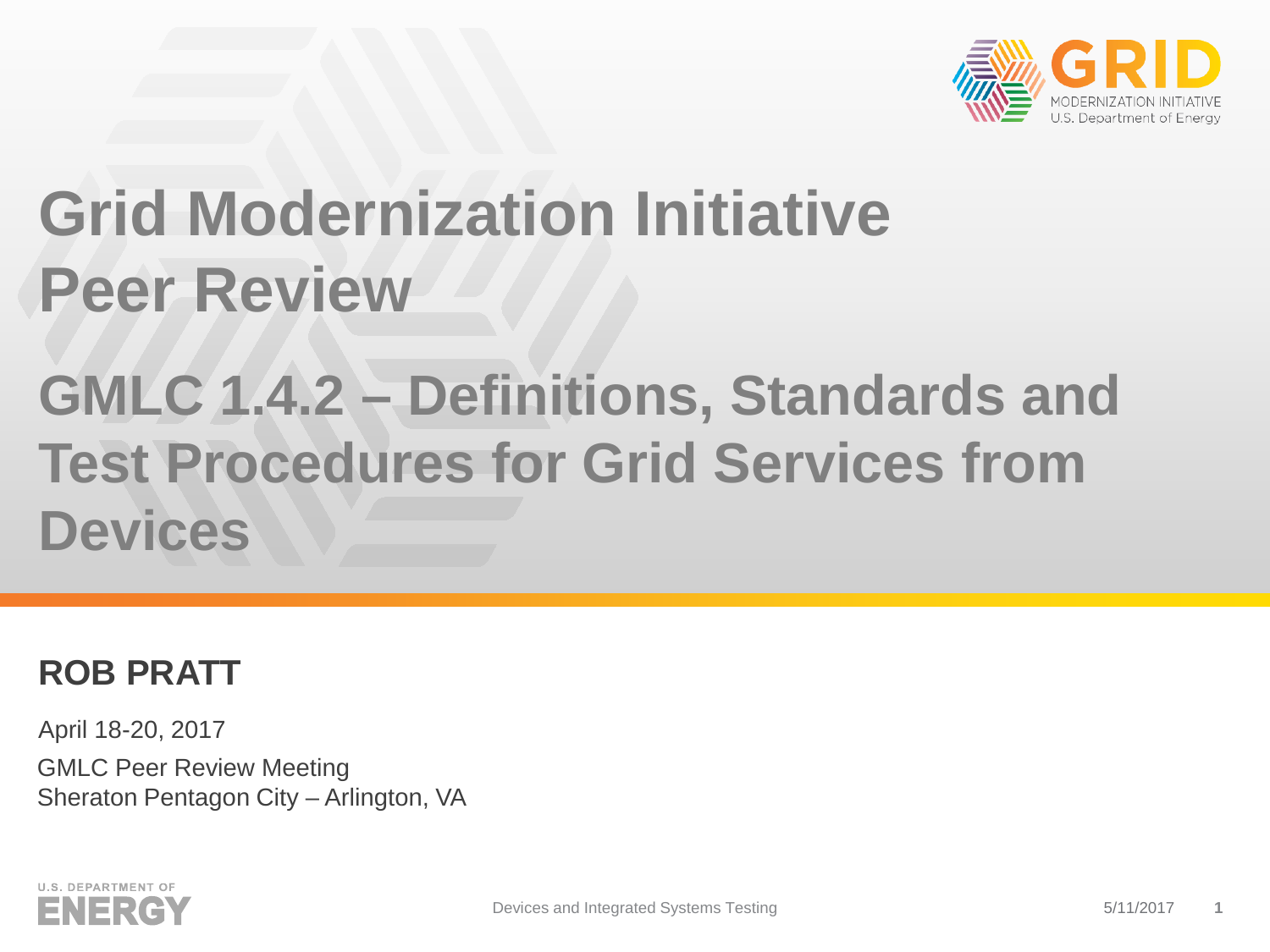**Definitions, Standards and Test Procedures for Grid Services from Devices (GMLC 1.4.2) – High Level Summary**



### *Project Description*

Develop characterization test protocol and model-based performance metrics for devices' (DERs') ability to provide a broad range of grid services, i.e., to provide the flexibility required to operate a clean, reliable power grid at reasonable cost.

### *Value Proposition*

- *Reward innovation,* help manufacturers understand opportunities, enlarge the market for devices
- *Validated performance & value for grid operator decisions* on purchases, programs, subsidies, rebates, markets, planning, operations
- *Independently validated information for consumers & 3rd parties* for purchase decisions

### *Project Objectives*

- **Simple, low-cost testing protocols**  manufacturers can use to characterize equipment performance (*Recommended Practice*)
- **General, standard device model reflecting test results** for each device class
- **Proven means of estimating performance metrics** for a **standard set of grid services** from the test results
- **Protocol that can be regionalized** to reflect local markets, new services, weather, loads, etc.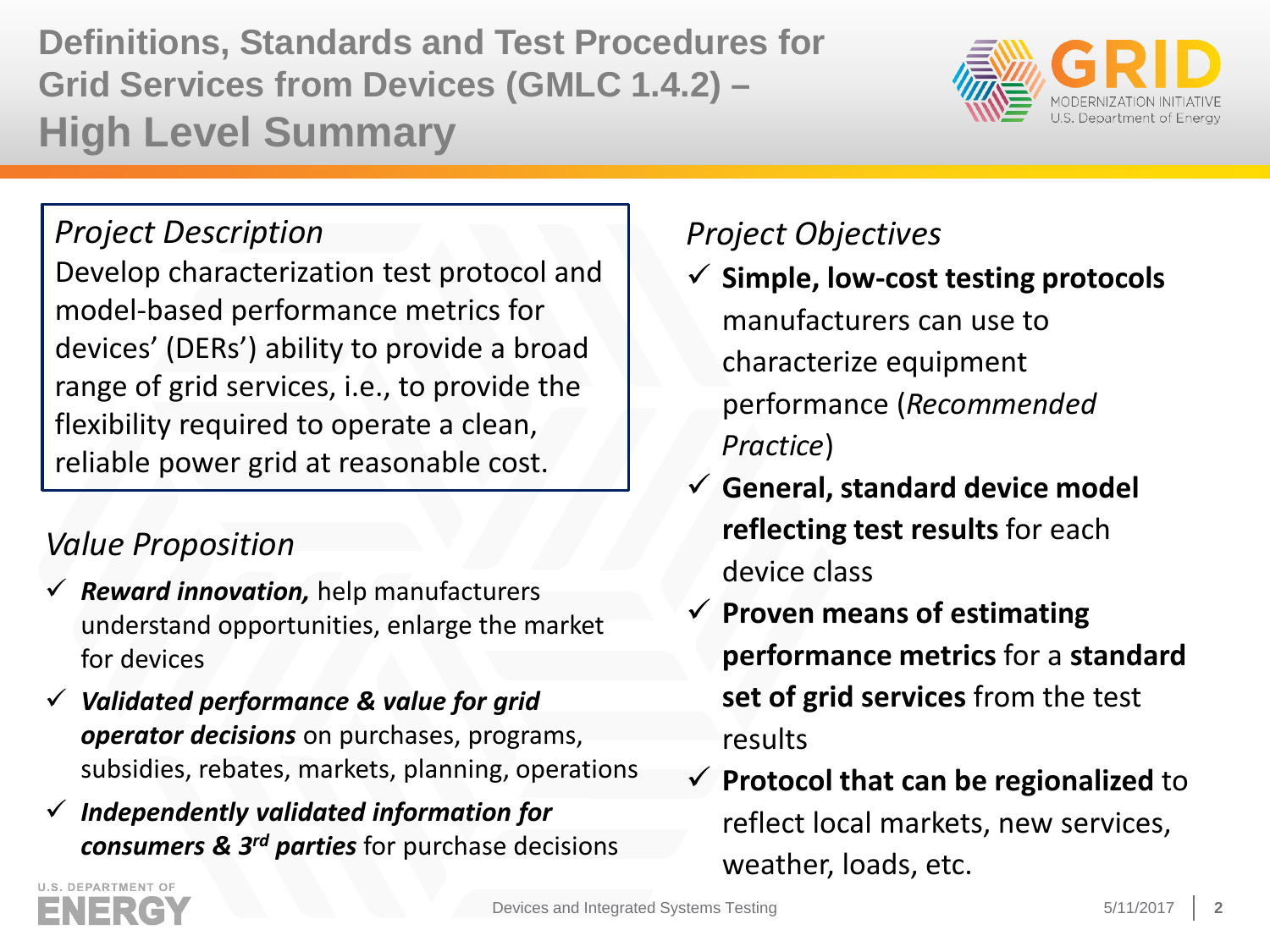### **Definitions, Standards and Test Procedures for Grid Services from Devices (GMLC 1.4.2) – Project Team**



| <b>Project Participants and Roles</b>                  |                                                         |                                                                             | <b>Project Funding</b> |                   |             |                 |
|--------------------------------------------------------|---------------------------------------------------------|-----------------------------------------------------------------------------|------------------------|-------------------|-------------|-----------------|
| Laboratory                                             | <b>Device Class</b>                                     | <b>Grid Services</b>                                                        | <b>FY16</b>            | <b>FY17</b>       | <b>FY18</b> | <b>Total</b>    |
| <b>Pacific Northwest</b><br><b>National Laboratory</b> | 1. Thermal storage                                      | A. Peak load management<br>B. Artificial inertia/fast<br>frequency response | \$351K                 | \$440K            |             | \$401K \$1,191K |
| <b>National Renewable</b><br><b>Energy Laboratory</b>  | 3. Water heaters<br>4. Refrigerators<br>5. PV/inverters | C. Distribution voltage<br>management / PV<br>impact mitigation             | \$226K                 | \$481K            | \$409K      | \$1,116K        |
| Sandia National<br>Laboratory                          | 6. Batteries/<br>inverters                              |                                                                             | \$106K                 | \$323K            | \$274K      | \$703K          |
| <b>Argonne National</b><br>Laboratory                  | 7. Electric vehicles<br>(DR, V2G)                       | D. ISO capacity market<br>$(e.g.,$ PJM's $)$                                | \$141K                 | \$288K            | \$246K      | \$675K          |
| <b>Oak Ridge National</b><br>Laboratory                | 8. Res. & Com. HVAC<br>9. Com. refrigeration            |                                                                             | \$146K                 | \$588K            | \$481K      | \$1,215K        |
| Lawrence Berkeley<br><b>National Laboratory</b>        | 10.Commercial<br>lighting                               | E. Regulation<br>F. Spinning reserve<br>G. Ramping                          | \$211K                 | \$263K            | \$226K      | \$700K          |
| <b>Idaho National</b><br>Laboratory                    | 11. Fuel cells<br>12. Electrolyzers                     |                                                                             | \$146K                 | \$313K            | \$266K      | \$725K          |
| Lawrence Livermore<br><b>National Laboratory</b>       |                                                         | H. Wholesale energy<br>market/production cost                               | \$94K                  | \$35K             | \$48K       | \$177K          |
| <b>Totals</b>                                          |                                                         |                                                                             |                        | \$1,420K \$2,731K | \$2,350K    | \$6,500K        |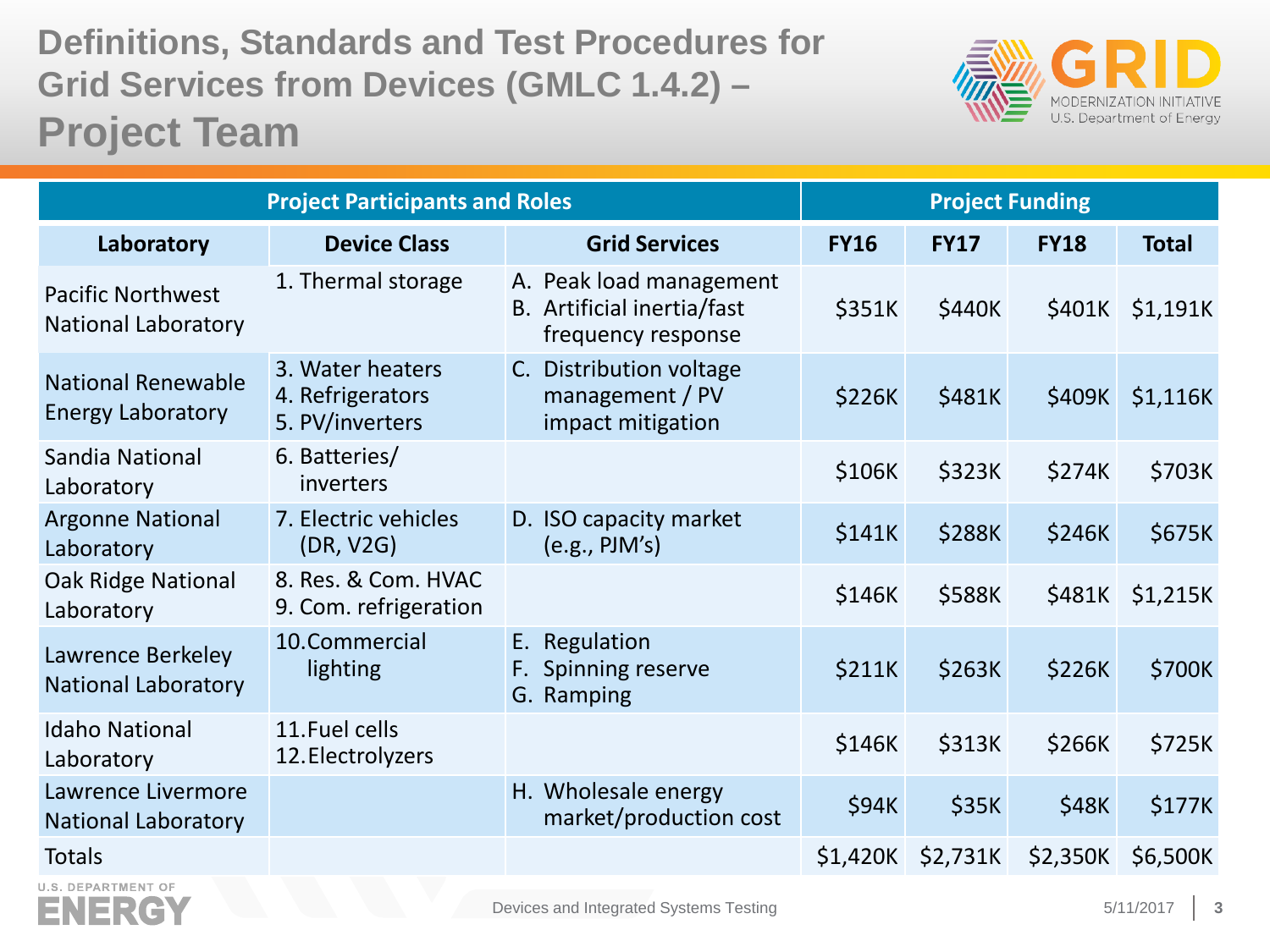**Definitions, Standards and Test Procedures for Grid Services from Devices (GMLC 1.4.2) – Relationship to Grid Modernization MYPP**



 *Project is central to a number of tasks in the Devices and Integrated Systems MYPP: grid services, unified models, testing procedures and contributes to many more.*

> **Definition of grid services & representative drive cycles**

**Battery equivalent model defines flexibility, unifies DR & DER models**

**Device models & validation test results contribute to testing library**

**U.S. DEPARTMENT OF** ENERG

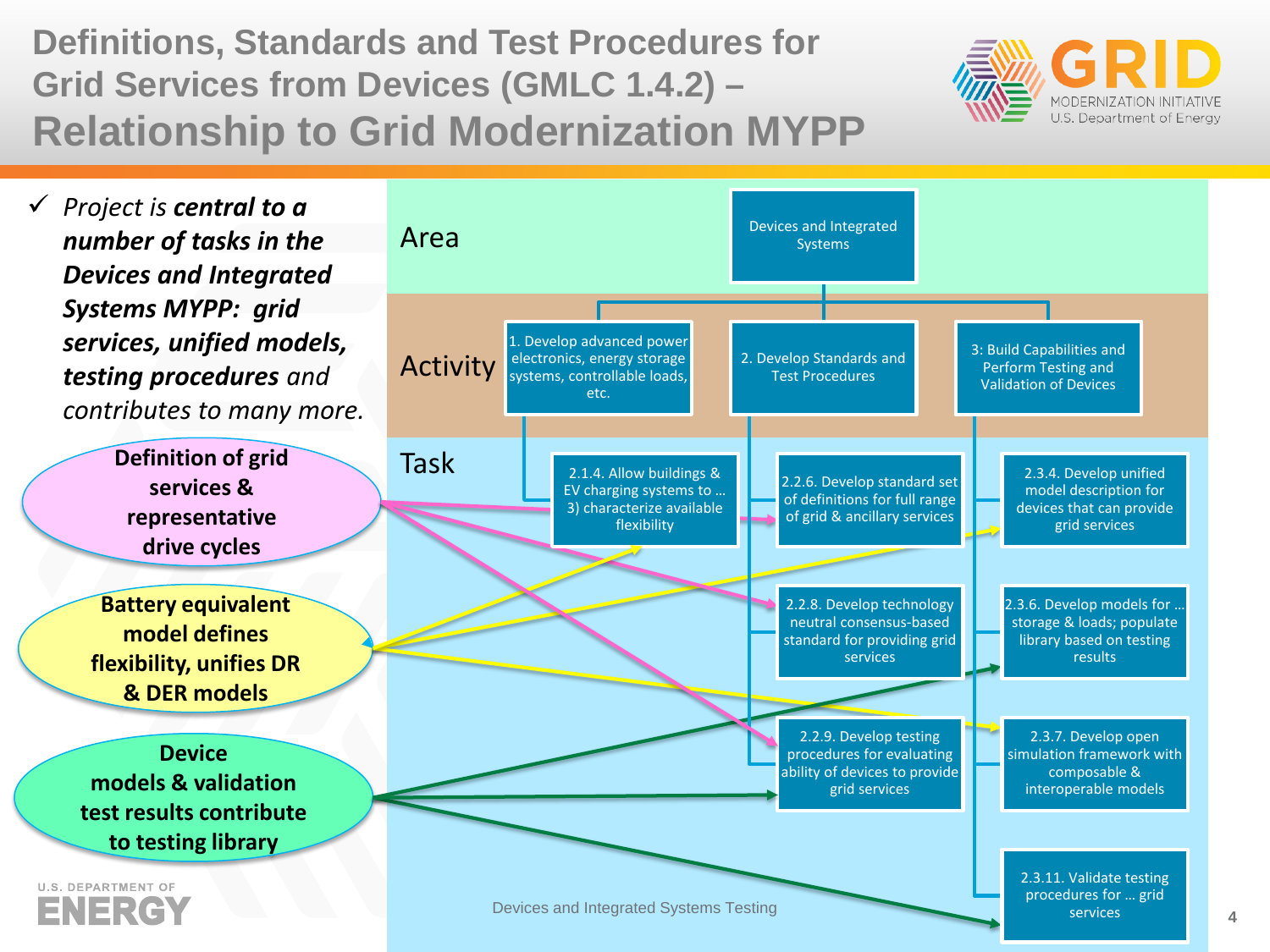model for all devices/services, 2) Modular

design & assumptions allow regionalization

*Key Challenges*: 1) General battery equivalent

### **Definitions, Standards and Test Procedures for Grid Services from Devices (GMLC 1.4.2) – Approach**

### Characterization Protocol

- Measure device fleet parameters describing ability to provide grid services
- Simple, short (<24-hr, inexpensive) procedure, complementing existing test protocols: *How much, how fast, how long, time lags, etc.*

### Model Device Fleet

- Time series model of device fleet performance
- Based on measured parameters
- Base case end-use load that must be served
- User and device limitations and requirements
- Express as battery equivalent parameters to grid services model
- Measures of consumer and device impacts

### Grid Service Dispatch Model

Define Grid Service

of the service

Definition and purpose

Scale fleet of identical devices to service based on nominal power of devices and peak power required by service

Requirements of providing devices

► Representative time-series "drive-cycle"

Simple, direct control of batteryequivalent fleet of identical devices

### Performance Metrics

- Grid service performance metrics
- Consumer impacts (energy, comfort, amenity)
- Device impacts (cycles/yr, etc.)





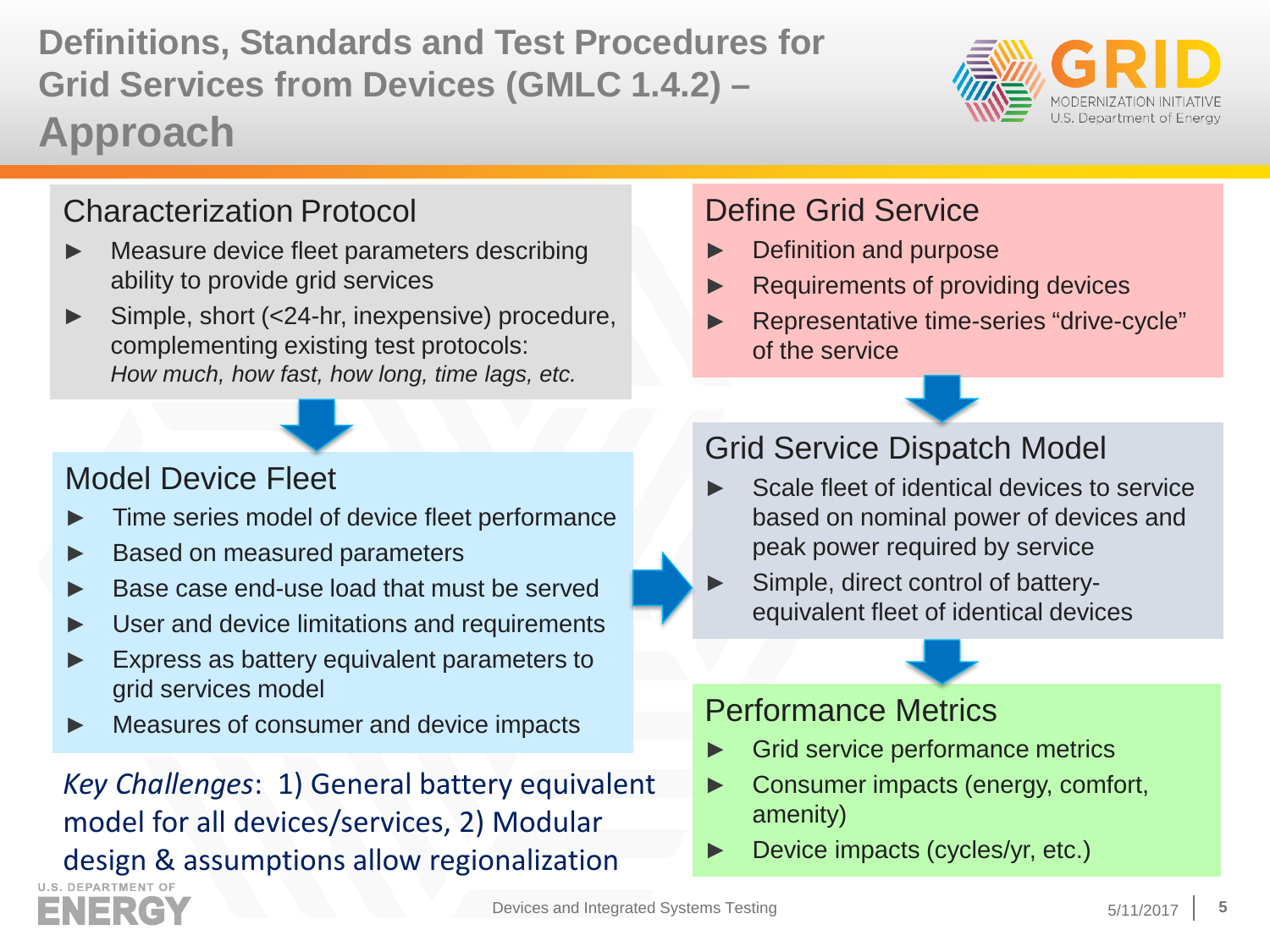**Definitions, Standards and Test Procedures for Grid Services from Devices (GMLC 1.4.2) – Key Project Milestones**



| Milestones* (FY16-FY18)                                                                                                                               | <b>Status</b>                                                   | <b>Due Date</b>    |  |
|-------------------------------------------------------------------------------------------------------------------------------------------------------|-----------------------------------------------------------------|--------------------|--|
| 1. Standard definitions & drive cycles for grid services<br>(draft for industry review)<br><b>2. General device model</b> (draft for industry review) | 1. Complete<br>2. Complete                                      | October 1,<br>2016 |  |
| 3. Extrapolation procedure for performance of grid<br>services                                                                                        | 3. Complete                                                     | April 1,<br>2017   |  |
| 4. Draft Recommended Practice (vetted with industry)                                                                                                  | <b>WORK</b><br>4. Underway<br>$\blacksquare$<br><b>PROGRESS</b> | October 1,<br>2017 |  |
| 5. Trials of device characterization protocols<br>(for each device class)<br>6. Manufacturers review of characterization protocol &<br>test results   |                                                                 | April 1, 2018      |  |
| 7. Proof-of-concept testing validates extrapolation<br>procedure                                                                                      |                                                                 | October 1,<br>2018 |  |
| 8. Stakeholder group consensus that Recommended<br><b>Practice is useful &amp; accurate</b>                                                           |                                                                 | April 1, 2019      |  |

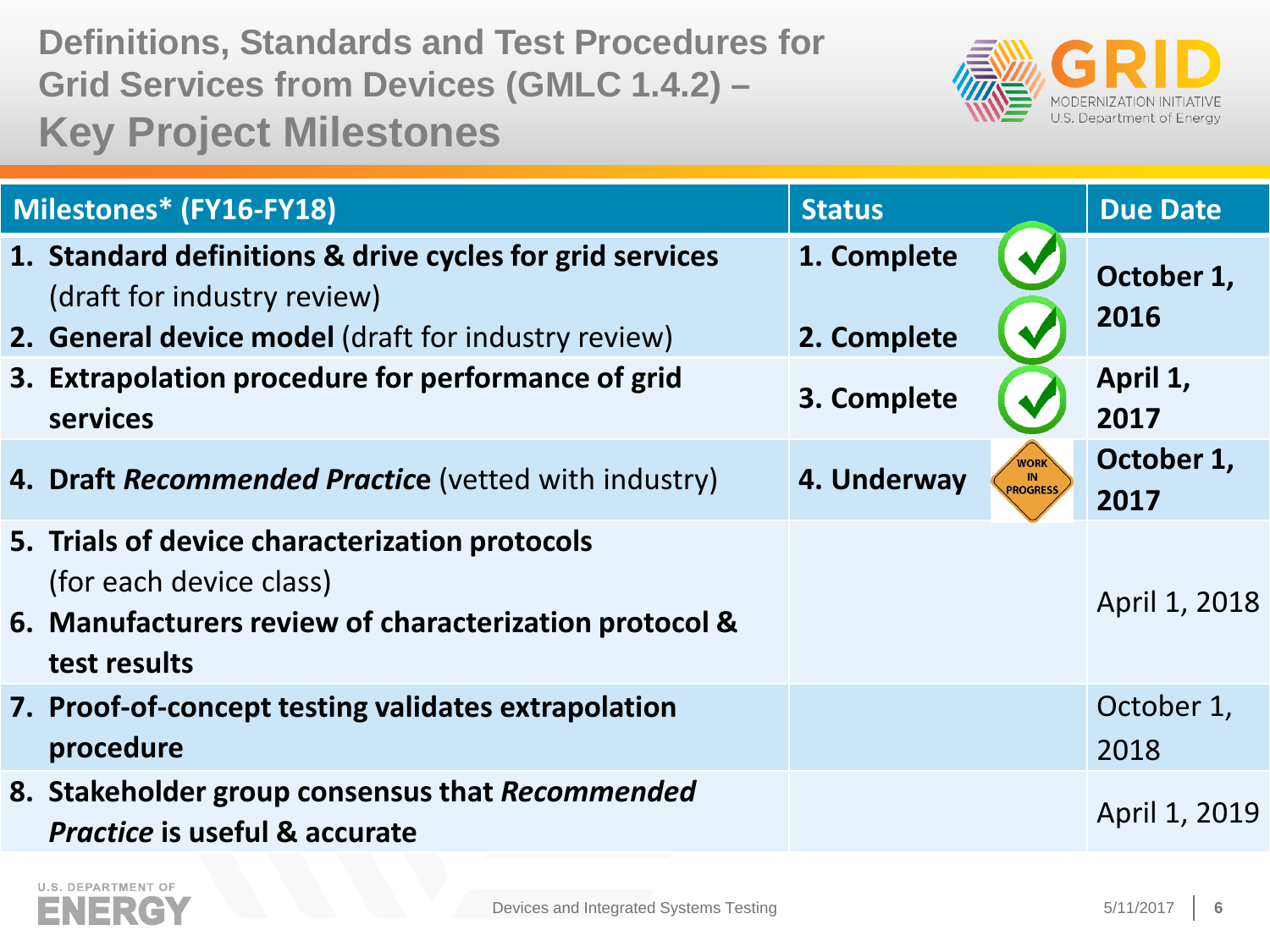**Definitions, Standards and Test Procedures for Grid Services from Devices (GMLC 1.4.2) – Accomplishments General Framework and Approach**



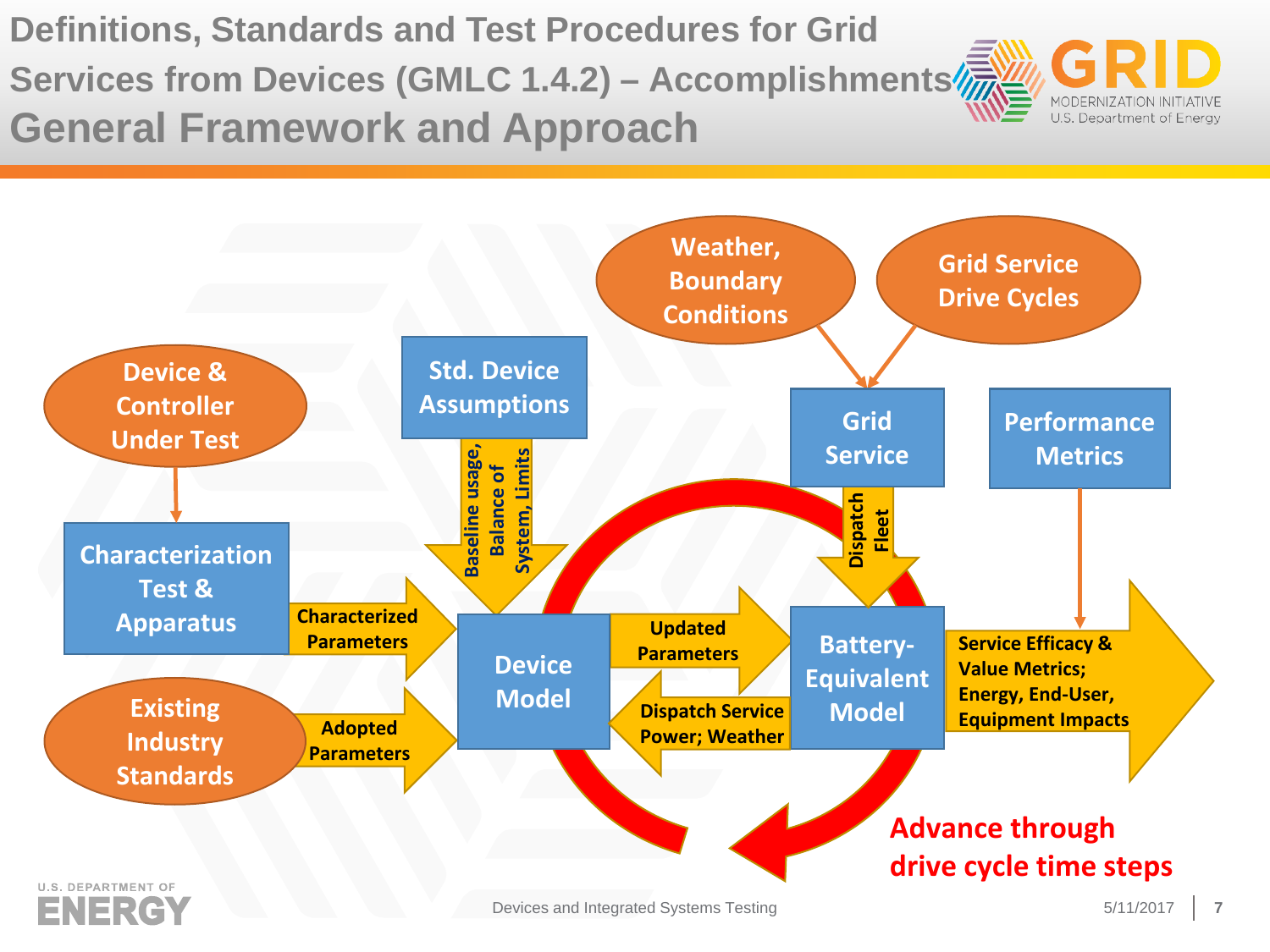**Definitions, Standards and Test Procedures for Grid Services from Devices (GMLC 1.4.2) – Accomplishments Define Generic Devices: Power Flows & Services**



**Power injected into grid (** $P_{Grid}$ **)** 



**Power for Grid Service:**

 $P_{\text{Permice}}(t) = P_{\text{Grid}}(t) - P_{\text{GridBase}}(t)$  ; where *Base* indicates base case  $P_{Service}(t) = \Delta P_{Discharge}(t) + \Delta P_{Output}(t) - \Delta P_{Enduse}(t) - \Delta P_{Parasitic}$ ; where ∆ is the difference between the service case & base case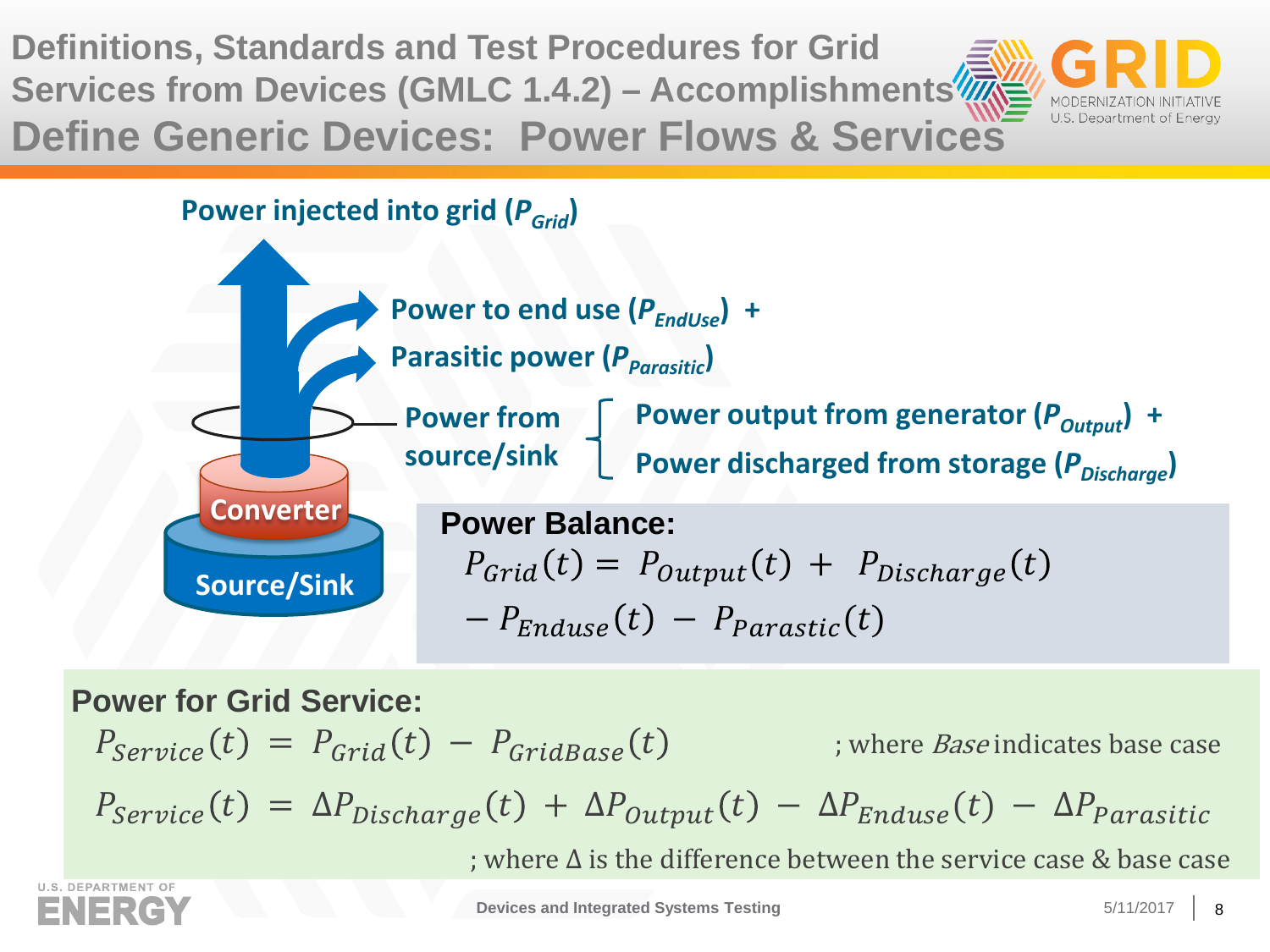**Definitions, Standards and Test Procedures for Grid Services from Devices (GMLC 1.4.2) – Response to Dec. 2016 Program Review**



| Recommendation                                                                                          | <b>Response</b>                                                                                                                                                                                                                                                                                                                                                                                                                                                                                                                                                                 |
|---------------------------------------------------------------------------------------------------------|---------------------------------------------------------------------------------------------------------------------------------------------------------------------------------------------------------------------------------------------------------------------------------------------------------------------------------------------------------------------------------------------------------------------------------------------------------------------------------------------------------------------------------------------------------------------------------|
| This project needs a<br>lot more support from<br>industry. The meeting<br>in March 2017 is<br>critical. | <b>Organized series of webinars &amp; briefings to raise awareness</b><br>leading up to 2 <sup>nd</sup> Industry Workshop:<br>GridWise Alliance pre-workshop webinar ( $n = 35$ *)<br>Commercial lighting webinar ( $n = 27$ *)<br>PV/batteries/inverters webinar (n= 321*)<br>$\bullet$<br>HVAC & appliances webinar $(n=21^*)$<br>$\bullet$<br>Thermal energy storage briefings ( $n = 2^*$ )<br>$\bullet$<br>Electric vehicle industry meeting presentation ( $n = 13$ <sup>*</sup> )<br>$\bullet$<br>More webinars to come in April (fuel cells/electrolyzers)<br>$\bullet$ |
|                                                                                                         | Partnered with the GridWise Alliance to host 2nd Industry<br>workshop with sponsors GE & Intel @ GE's GridIQ Center in<br>Atlanta GA March 21-22, 2017 (n = 36*)<br>* Count excludes DOE and national laboratory participants                                                                                                                                                                                                                                                                                                                                                   |

**Project has raised industry awareness of the project dramatically in Q1&2 FY17**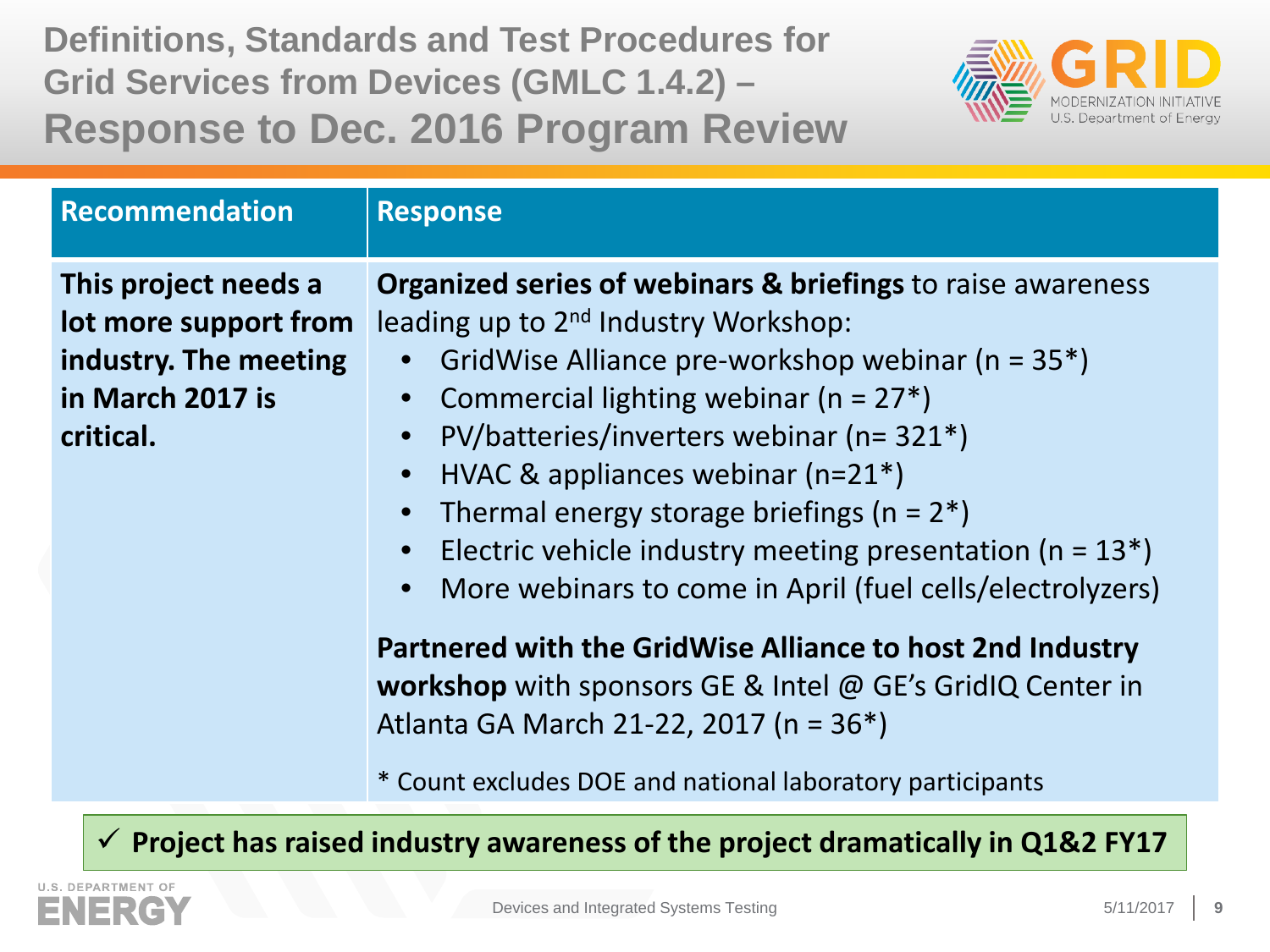**Definitions, Standards and Test Procedures for Grid Services from Devices (GMLC 1.4.2) – Project Integration and Collaboration**



#### *Relationship to Other GMLC Projects*

ENERGY

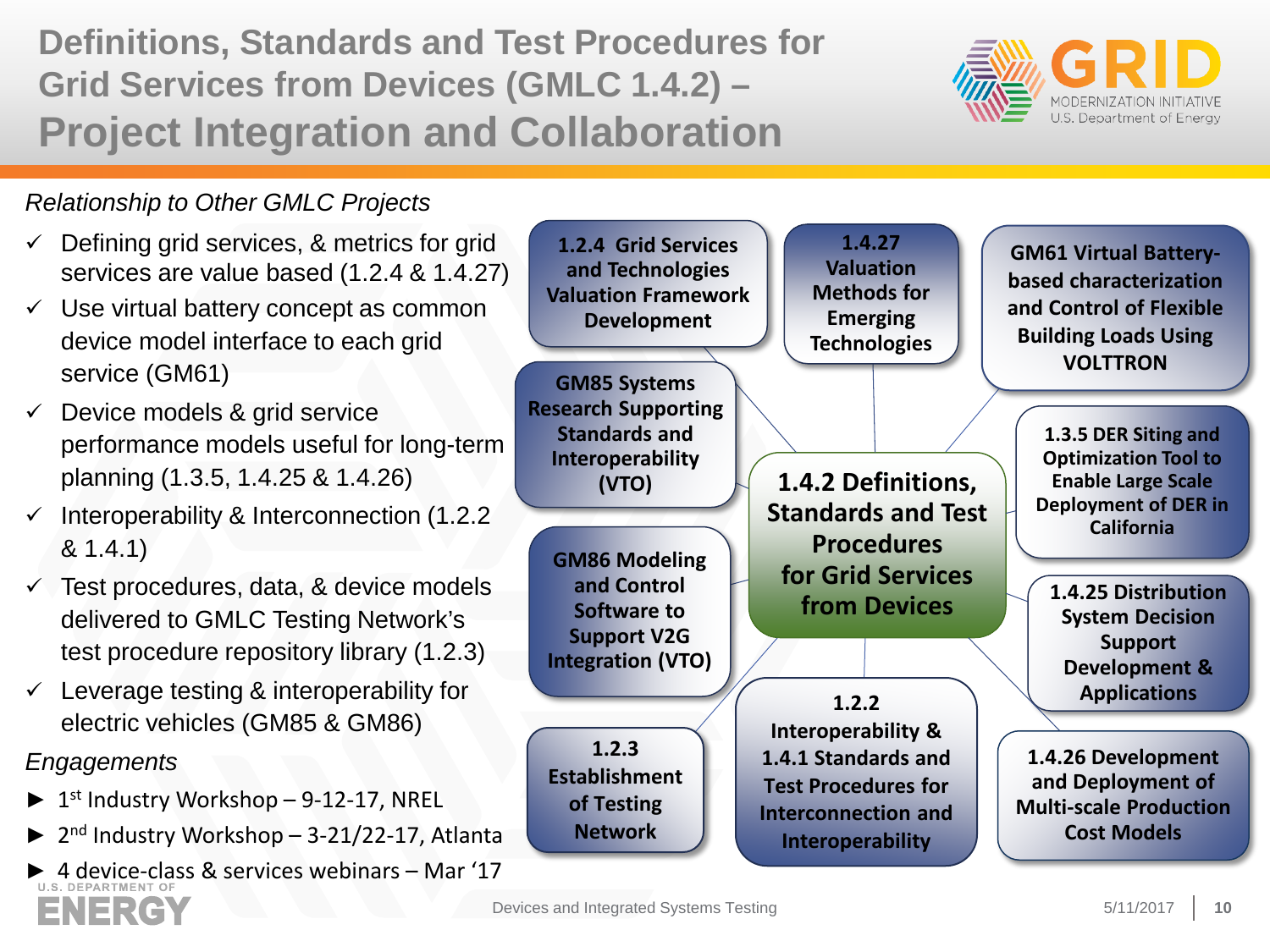**Definitions, Standards and Test Procedures for Grid Services from Devices (GMLC 1.4.2) – Next Steps and Future Plans**



**This project is about**

### **Enhancing Empowering Unlocking Unleashing**

**the value of grid modernization devices everywhere!**

*Oct-'17:* **Draft** *Recommended Practice***, vetted by utility & device industries** 

*Apr-'18:* **Test rigs & trials of characterization protocol, each device class**

*Apr-'19:* **Proof-of-concept testing of measured device performance against actual grid services**

### *Impact:*

- $\checkmark$  Std. performance, value & impact metrics for devices providing grid services
- $\checkmark$  Reward innovation, sell more devices
- $\checkmark$  Better decision-making by consumers, utilities, 3rd parties
- $\checkmark$  Lower cost, more reliable, cleaner grid

### *Expansion Potential:*

- Battery equivalent interface as a modeling standard
- $\checkmark$  Allows detailed, state-ofthe-art device models to plug & play into planning and operation tools

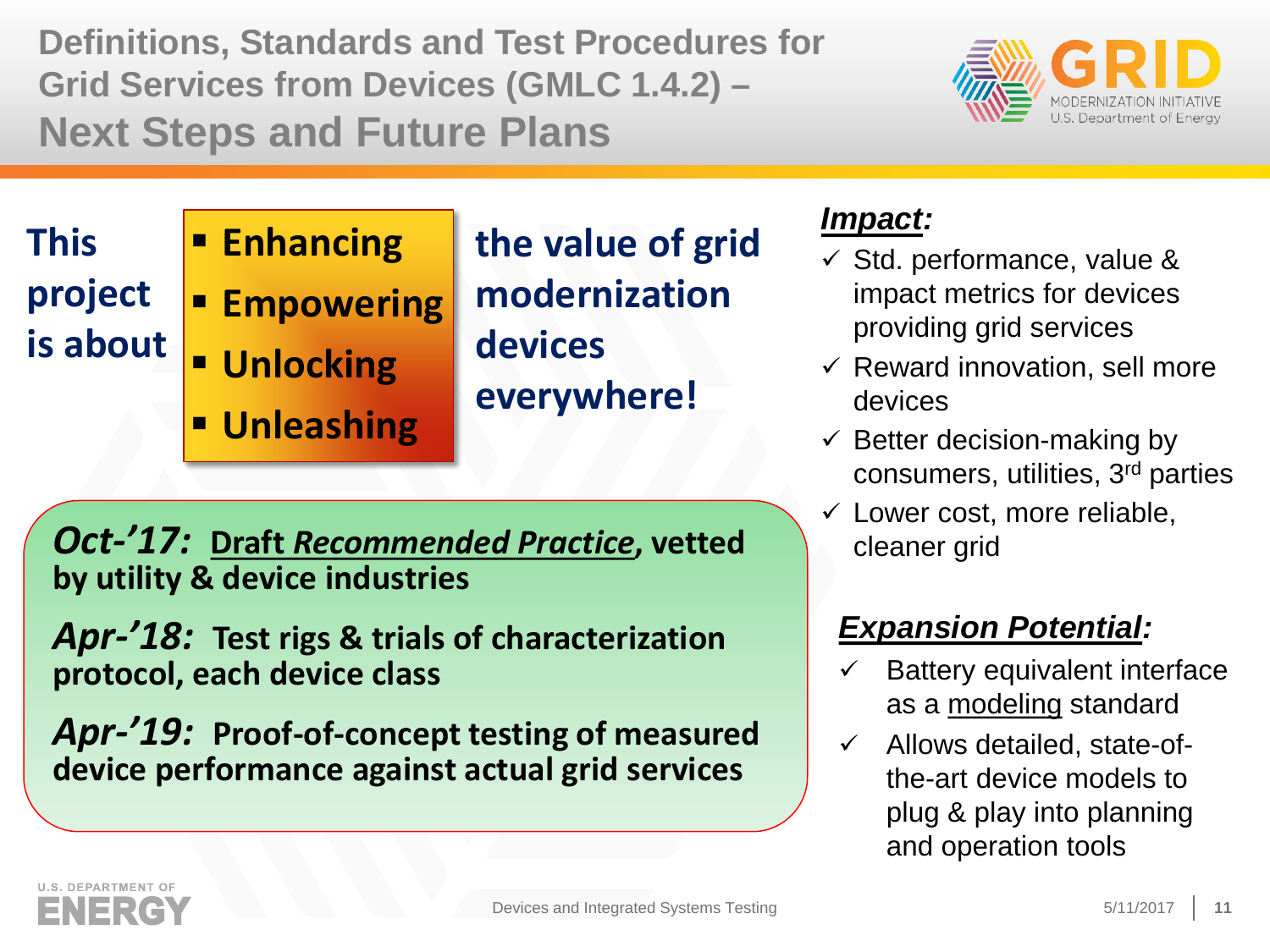

# **Backup Slides**

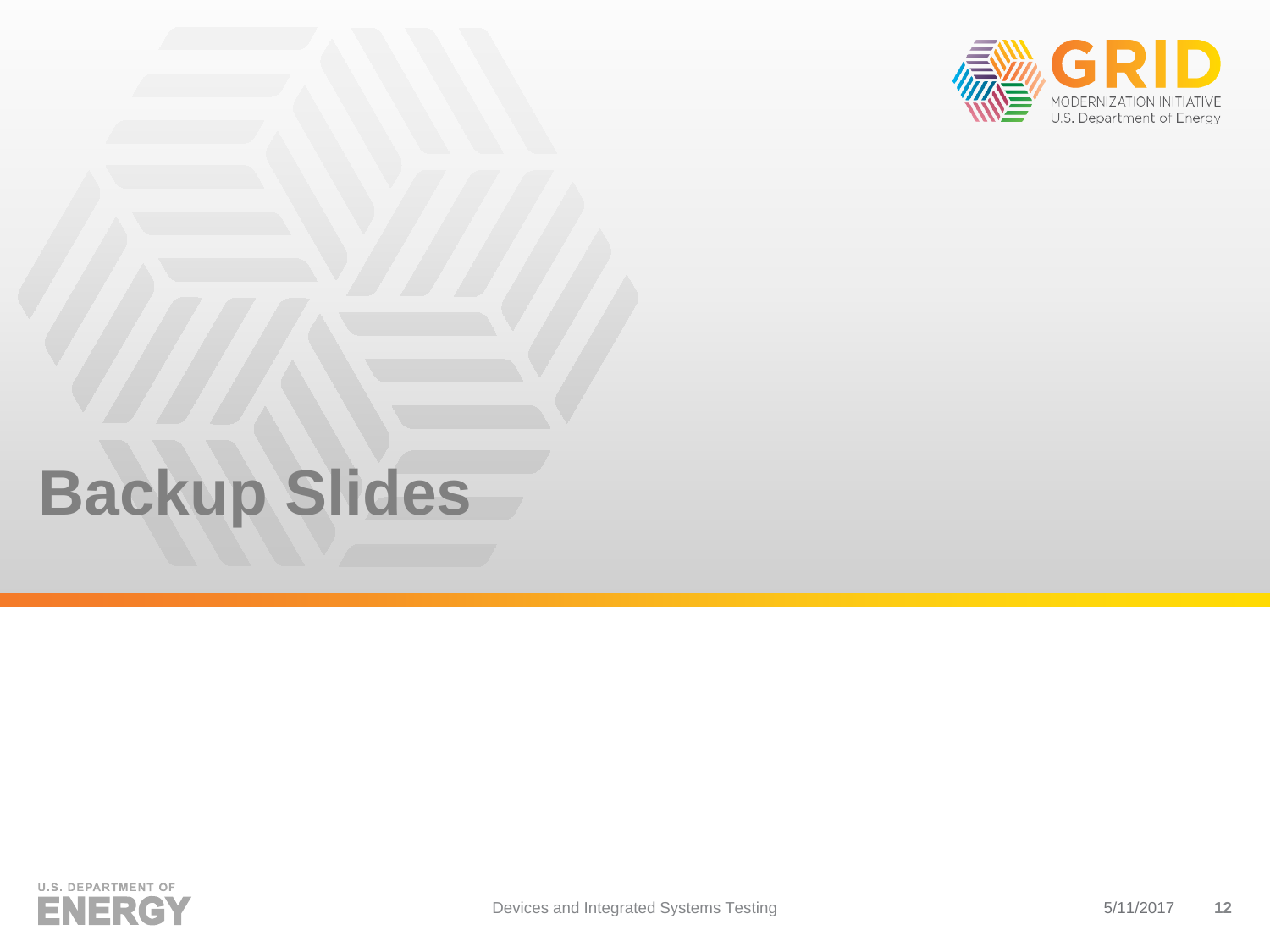**Definitions, Standards and Test Procedures for Grid Services from Devices (GMLC 1.4.2) – Data Flow between Device Model and Grid Service: the Battery Equivalent Model**

ENER



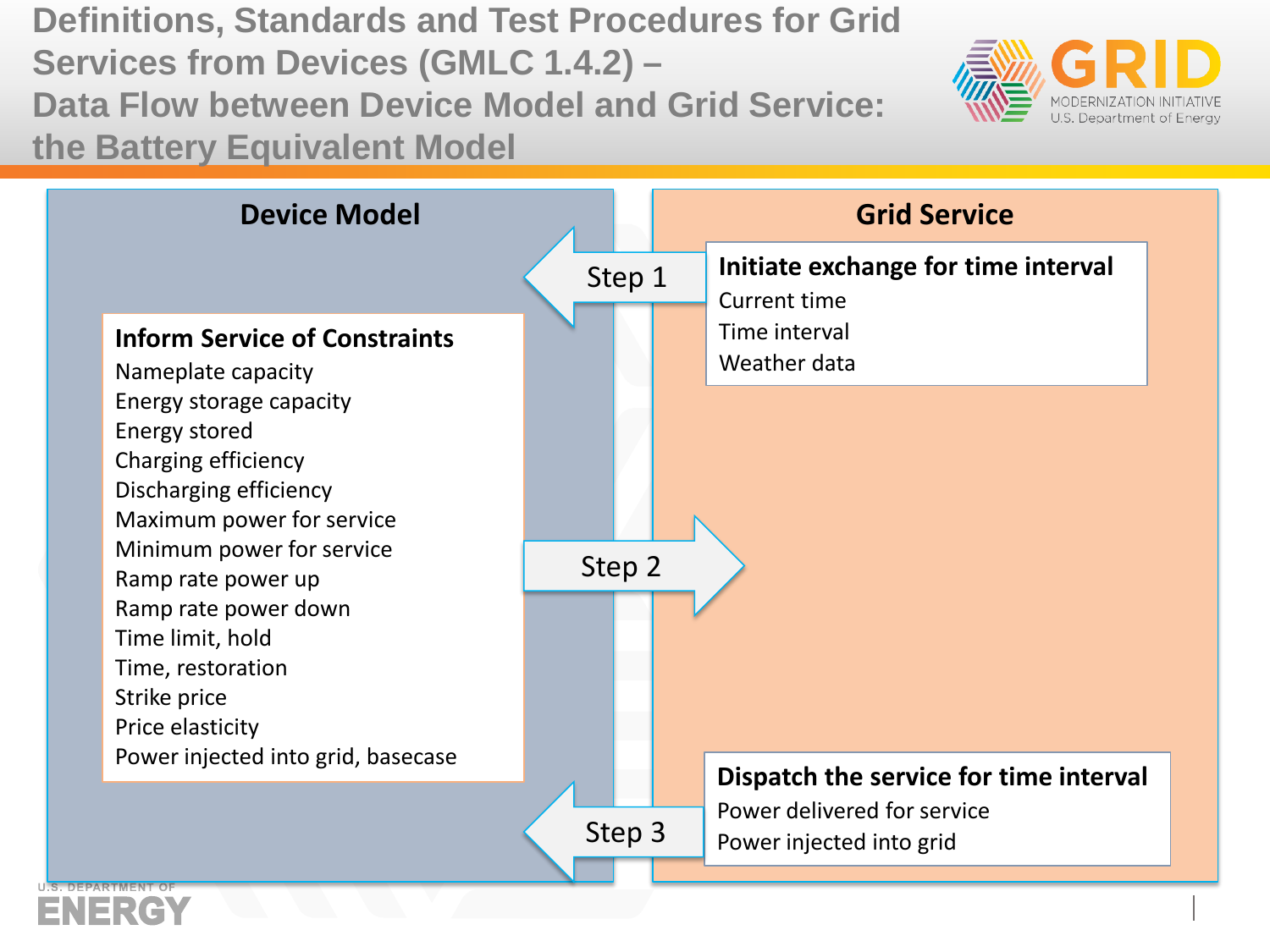**Definitions, Standards and Test Procedures for Grid Services from Devices (GMLC 1.4.2) –**



**Design Principles & Functional Objectives**

- ► Test protocol simplicity
	- **□** Short duration, low cost
	- □ Leverage/complement existing standards
- ► Test once, rate many
	- □ Extrapolate test results to grid service via device model
	- **□** Allow new services to be defined, rated
- ► Device performance as member of a fleet
	- $\Box$  Individual devices may not have fidelity required for a service
- ► Uniformity across device classes & grid services **□ Common dispatch & performance metrics agnostic to device type □** Normalize performance to device nameplate capacity

► Support customized assumptions to reflect a region □ Weather, balance of plant, baseline usage assumptions **Grid service "drive-cycle" patterns & values & value streams**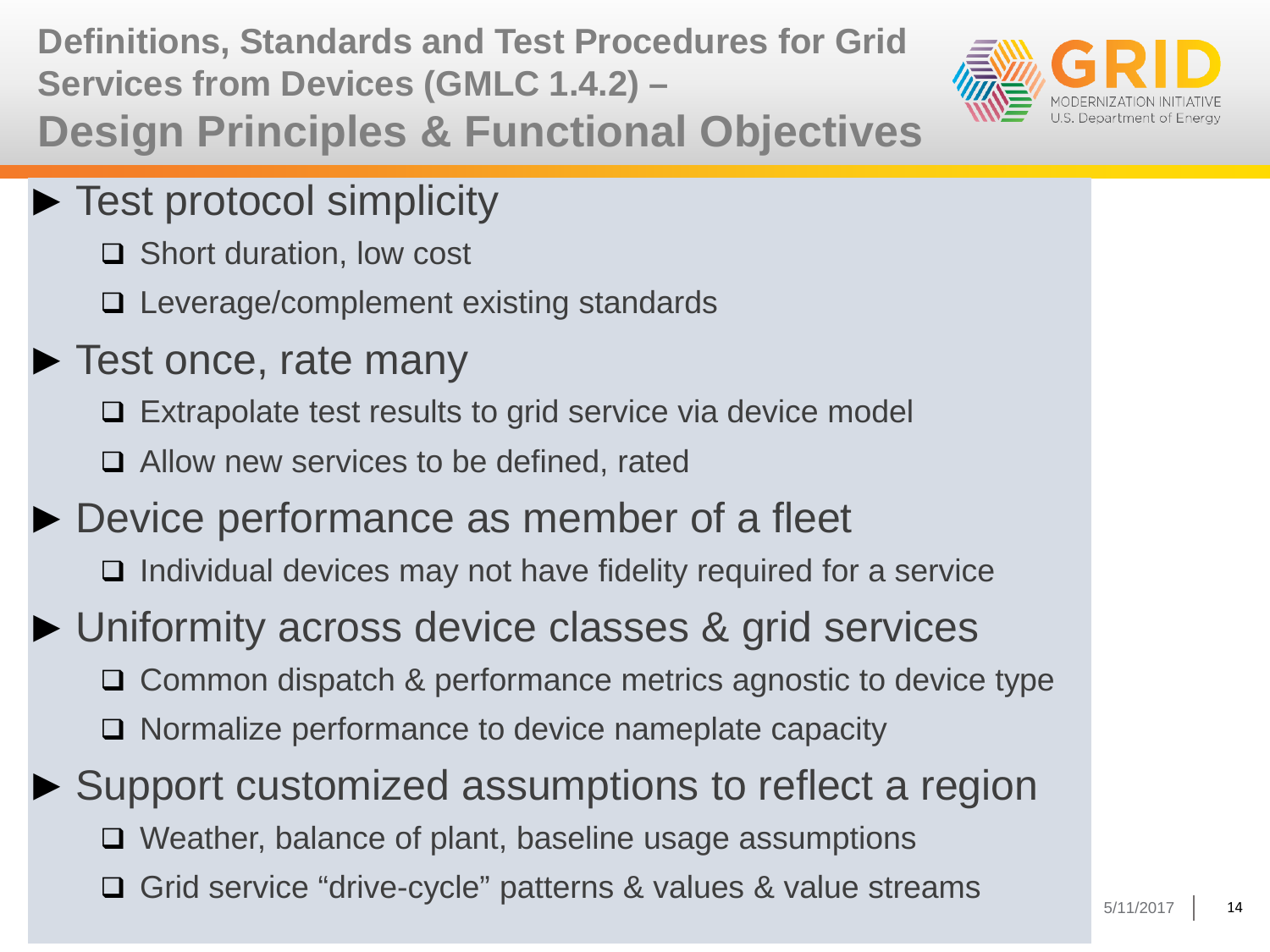**Definitions, Standards and Test Procedures for Grid Services from Devices (GMLC 1.4.2) –**

**1. Electrical Characterization Test for an Air Conditioneration (Example)** 

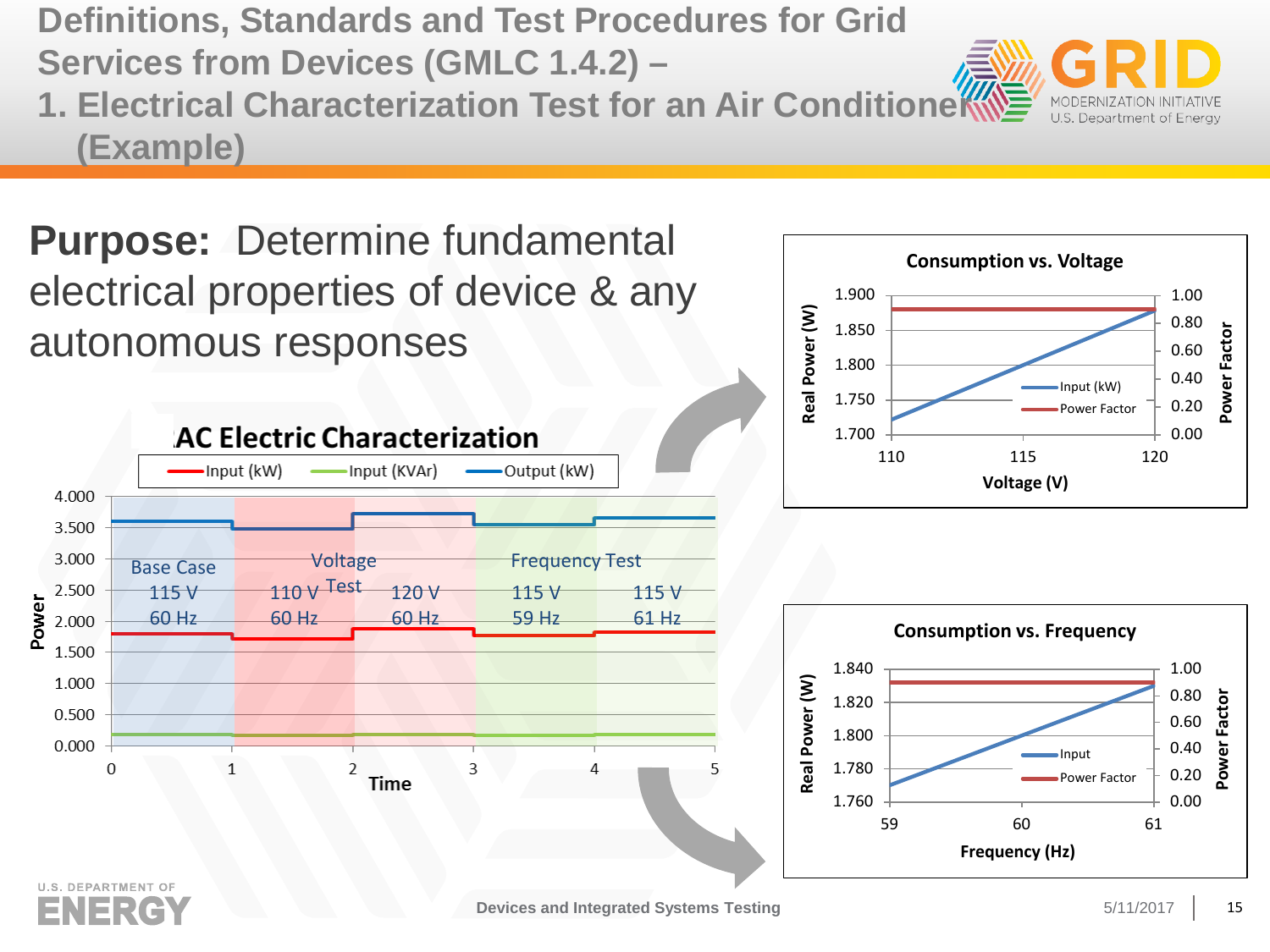**Definitions, Standards and Test Procedures for Grid Services from Devices (GMLC 1.4.2) – 2. Load-Curtailment Characterization Test for an Air Conditioner (Example)**



**Purpose of test:** Characterize curtailment capabilities: e.g., amount of power curtailed, time lag, effect on energy consumption, etc.



#### **Metrics**

- **Absolute load reduction**
- **% load reduction**
- **Time lag from request to curtailment**



#### **Metrics**

- **92% recovery energy**
- **5oF temp. rise limit**
- **5-hr mode time limit**